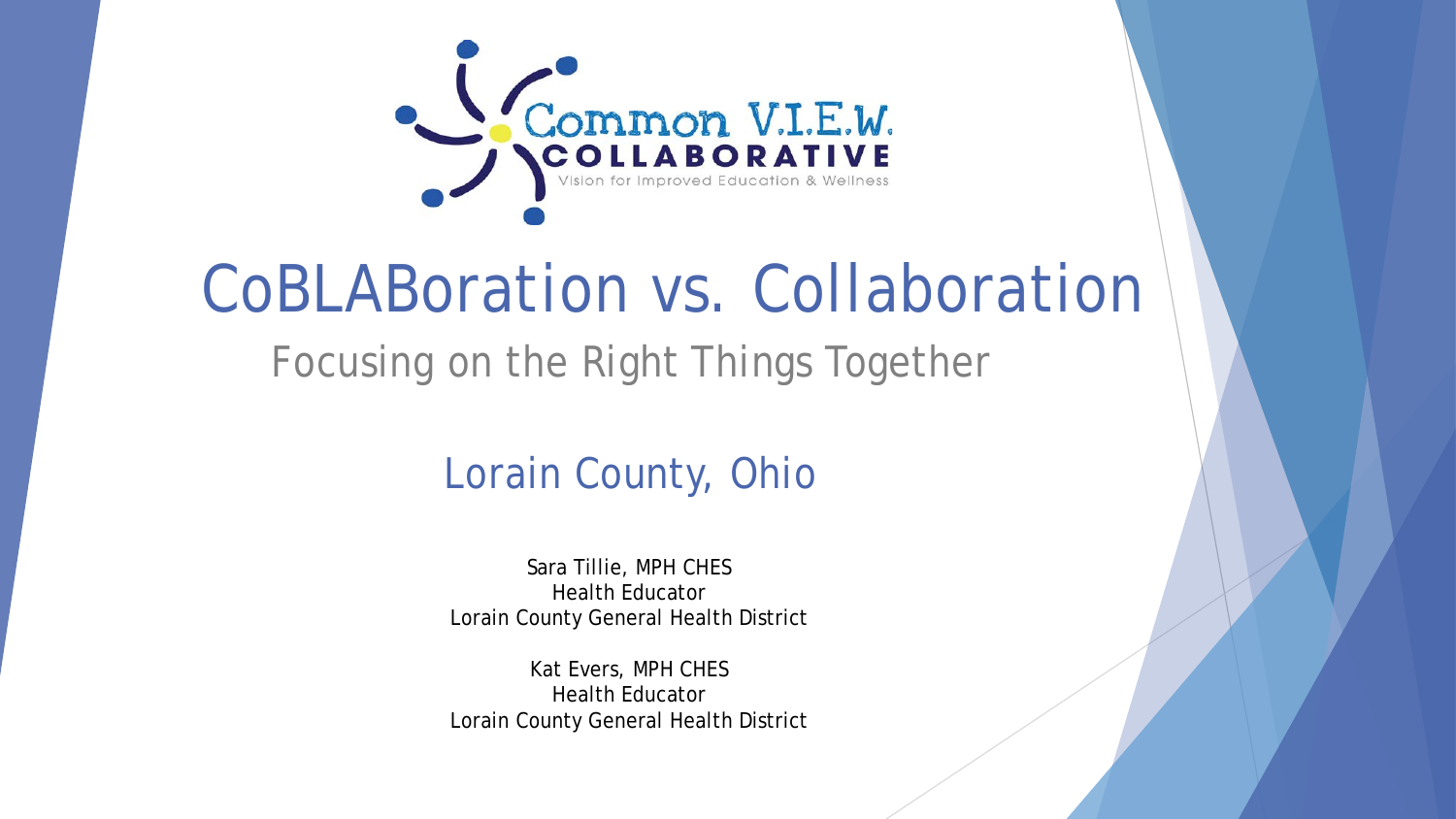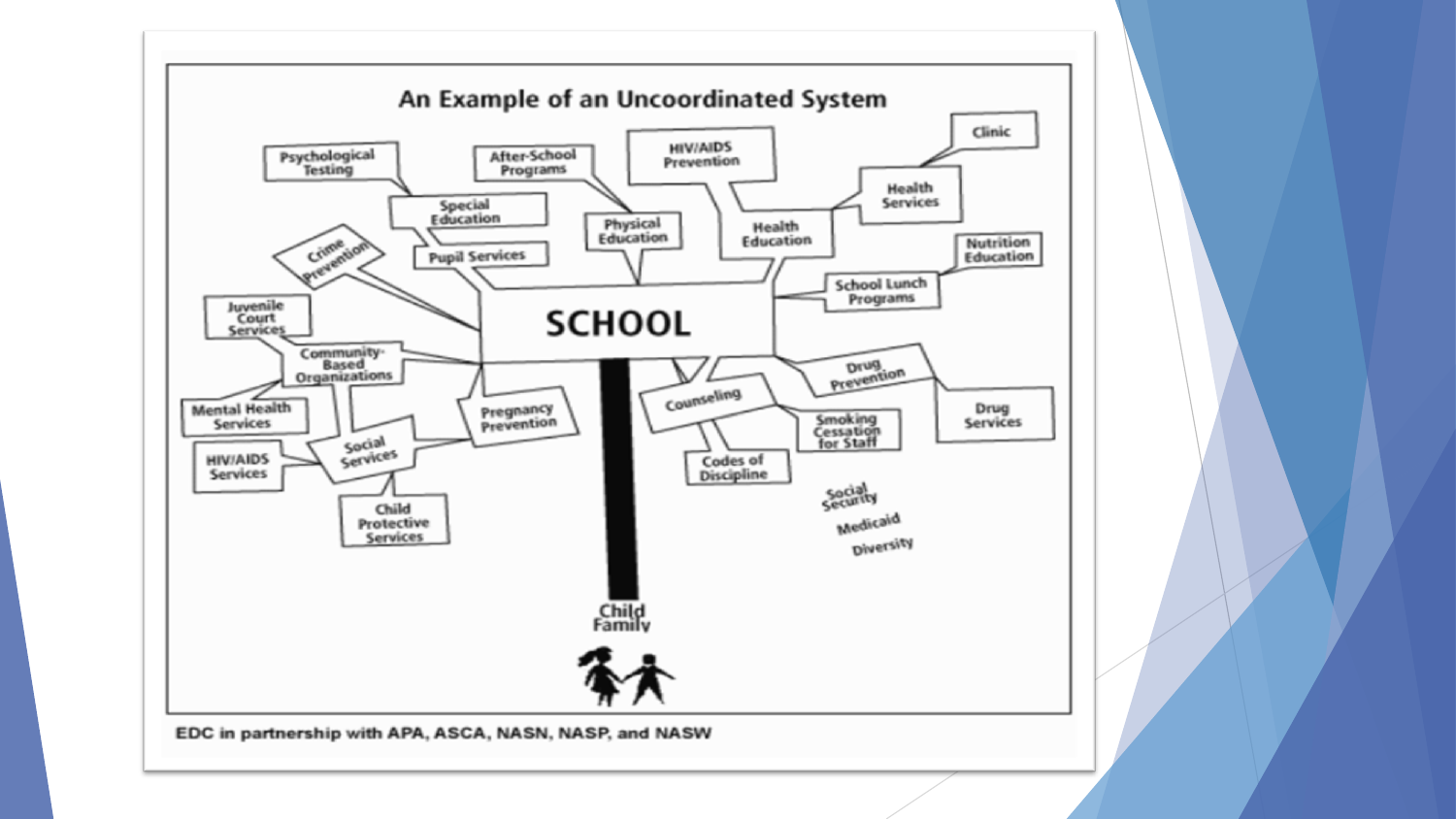## **WHY We Should Work Together**

Goal: Midview & Clearview Middle School Students improve health knowledge and develop communication and life skills in order to avoid risky behaviors leading to safer schools and positive social environments that improve both educational and social outcomes.

Social: **Group activity** Stabilty Resilency Well-rounded Belonging Confident Physically-fit

Home/Parents: **Stable** Supportive Safe and Secure **Positive morals** open communication clear limits

#### Community:

Infastructure/Safe Environment Actively involved towards a shared vision

Skills: **Communcation/Social Skills** Self-advocacy Academis

Self-discipline

**Engaged and productive** member of society

Decision making skills

School: Engaged Safe Encourage Individualized Advoacacy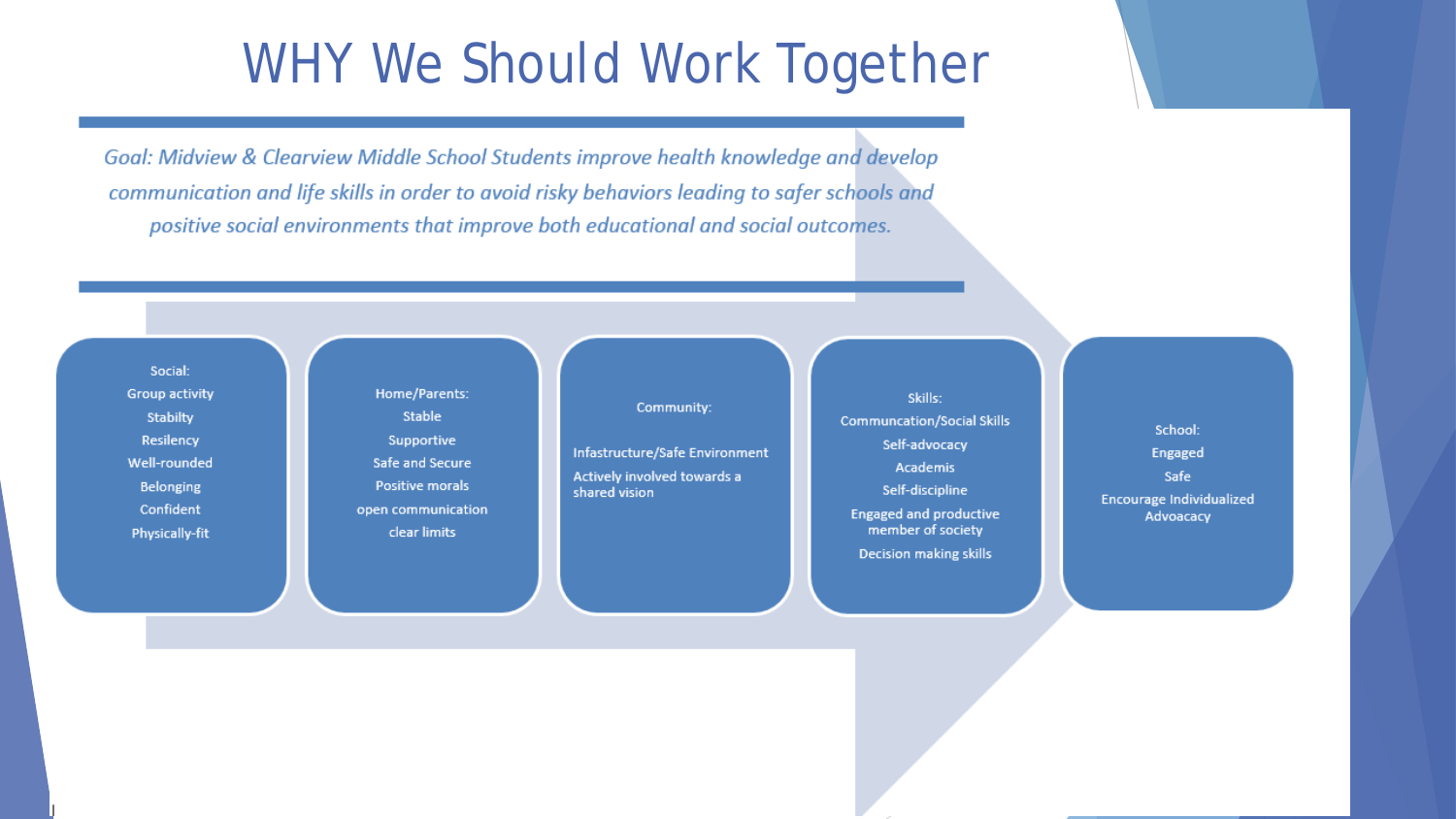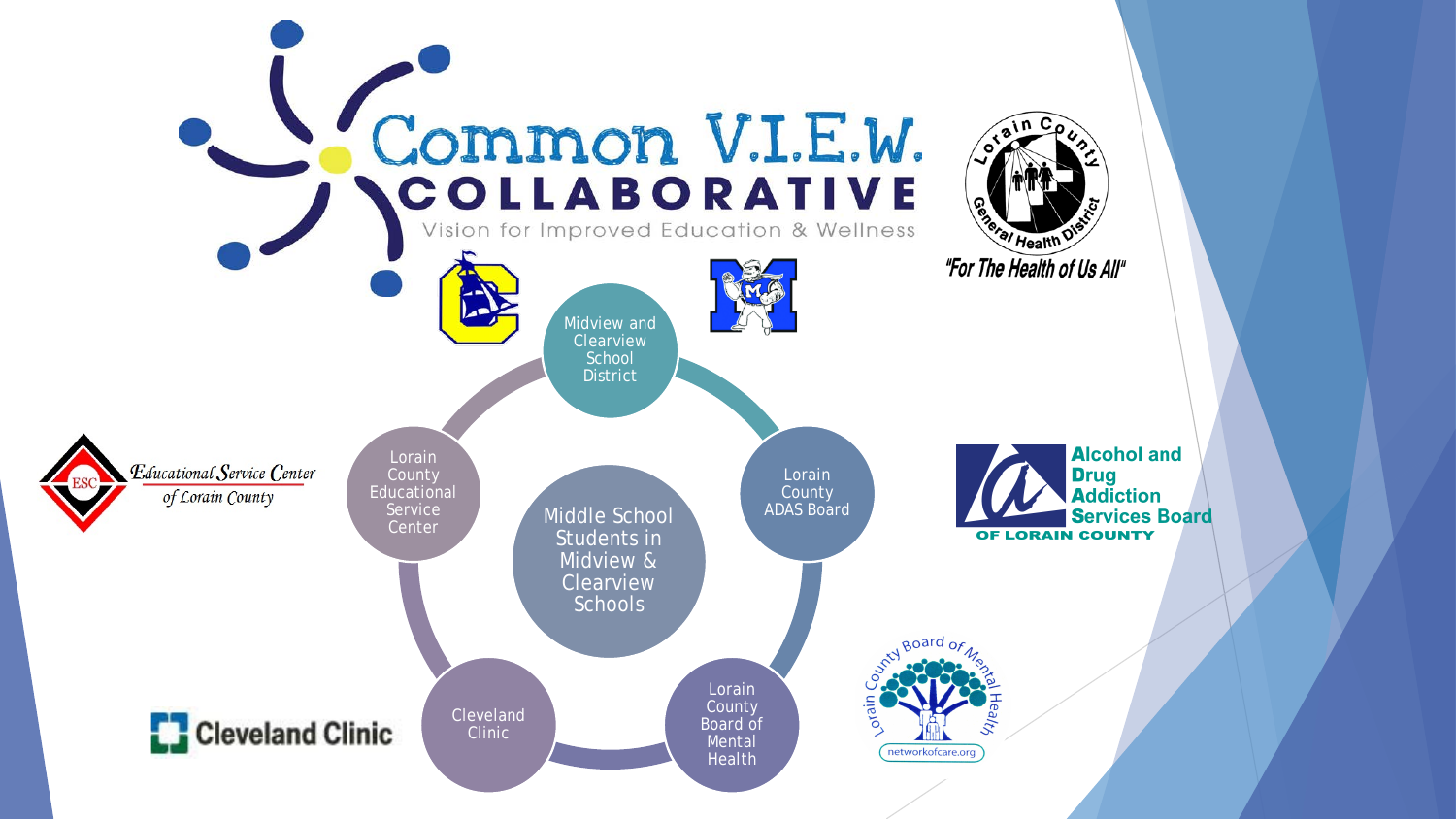### Midview Local Schools Grafton, OH

|                                    | Enrollment # | <b>Pct</b> |
|------------------------------------|--------------|------------|
| <b>All Students</b>                | 2,881        |            |
| Am. Indian / Alaskan Native        | 13           | 0.5%       |
| Asian or Pacific Islander          | 17           | 0.6%       |
| <b>Black, Non-Hispanic</b>         | 73           | 2.5%       |
| <b>Hispanic</b>                    | 112          | 3.9%       |
| <b>Multiracial</b>                 | 99           | $3.4\%$    |
| <b>White, Non-Hispanic</b>         | 2,567        | 89.1%      |
| <b>Students with Disabilities</b>  | 325          | 11.3%      |
| <b>Economic Disadvantage</b>       | 1,151        | 40.0%      |
| <b>Limited English Proficiency</b> | <b>NC</b>    |            |
| <b>Migrant</b>                     | <b>NC</b>    |            |

 $NC = Not$  Calculated because there are fewer than 10 in the group

Ohio School Report Cards – ODE

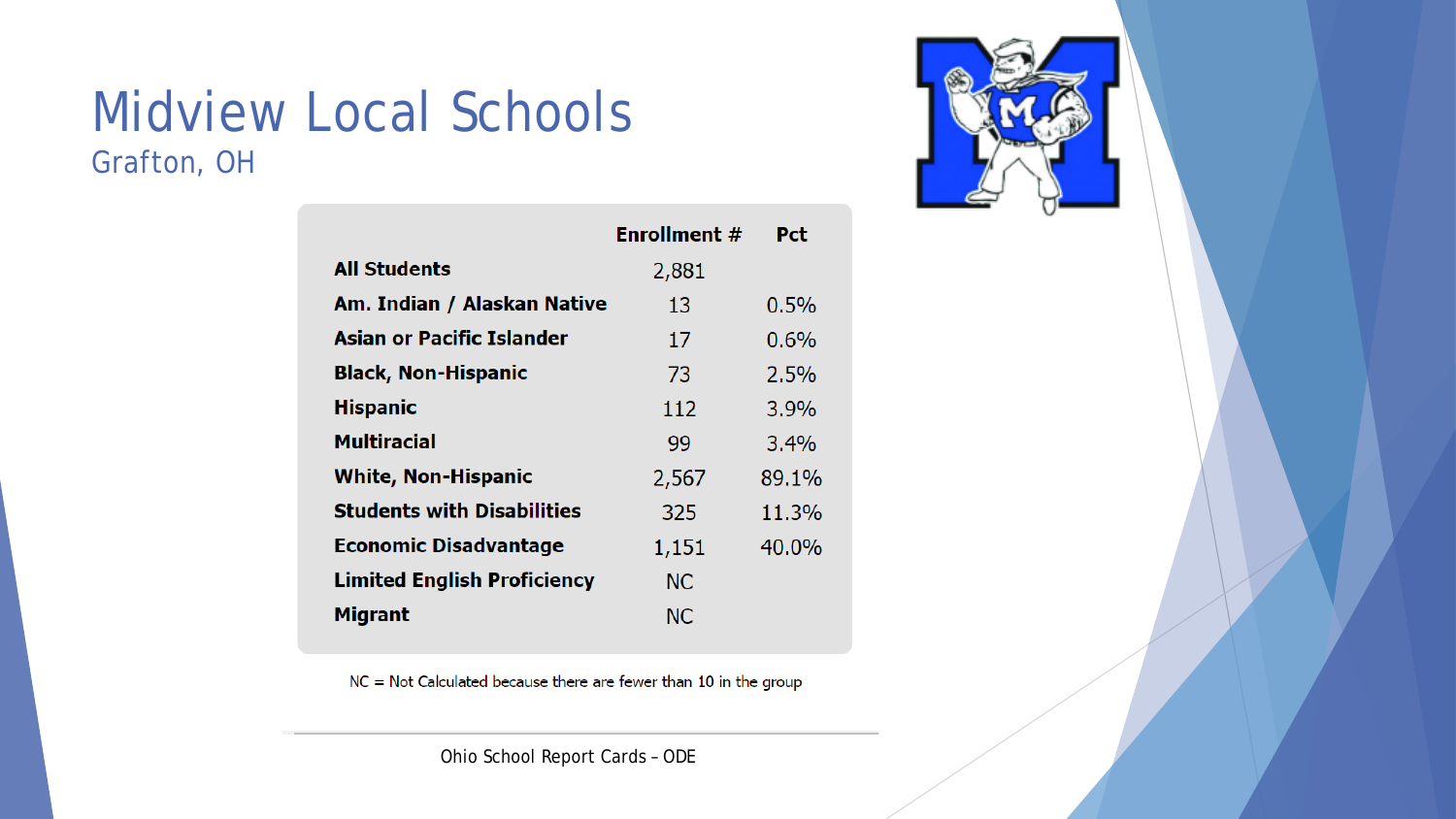### Clearview Local Schools Lorain, OH

|                                    | <b>Enrollment #</b> | Pct     |
|------------------------------------|---------------------|---------|
| <b>All Students</b>                | 1,629               |         |
| Am. Indian / Alaskan Native        | NC.                 |         |
| Asian or Pacific Islander          | NС                  |         |
| <b>Black, Non-Hispanic</b>         | 197                 | 12.1%   |
| <b>Hispanic</b>                    | 550                 | 33.8%   |
| <b>Multiracial</b>                 | 151                 | $9.3\%$ |
| <b>White, Non-Hispanic</b>         | 726                 | 44.5%   |
| <b>Students with Disabilities</b>  | 180                 | 11.0%   |
| <b>Economic Disadvantage</b>       | 697                 | 42.8%   |
| <b>Limited English Proficiency</b> | 19                  | 1.2%    |
| <b>Migrant</b>                     | NС                  |         |

 $NC = Not$  Calculated because there are fewer than 10 in the group

Ohio School Report Cards – ODE

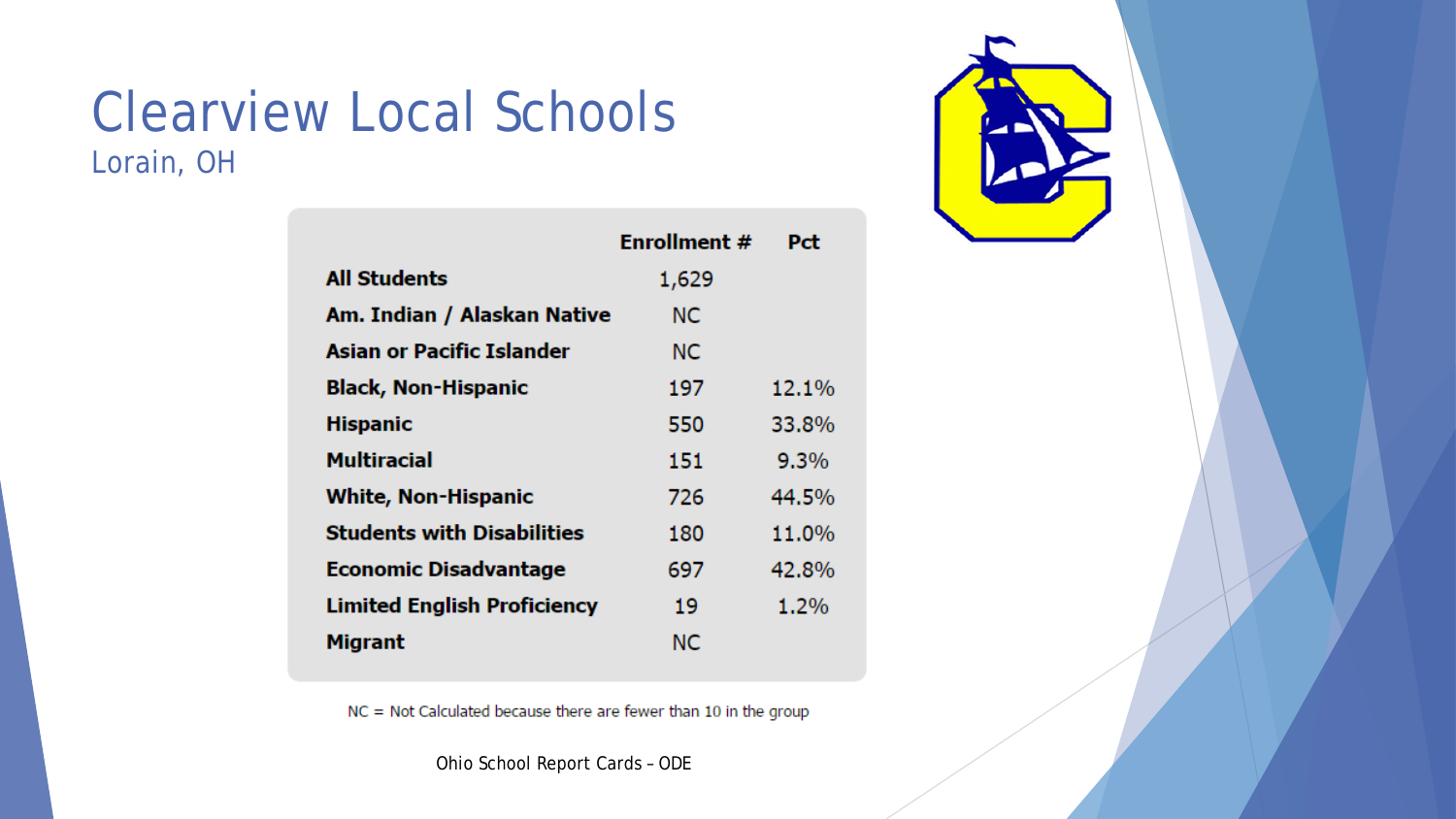## The UPS and DOWNS of Collaboration

- ▶ Year 1: Collective Impact & Application Process
- ▶ Year 2: Using Data to Prioritize Change
- ▶ Year 3 & Beyond: Systems Change & Upstream Thinking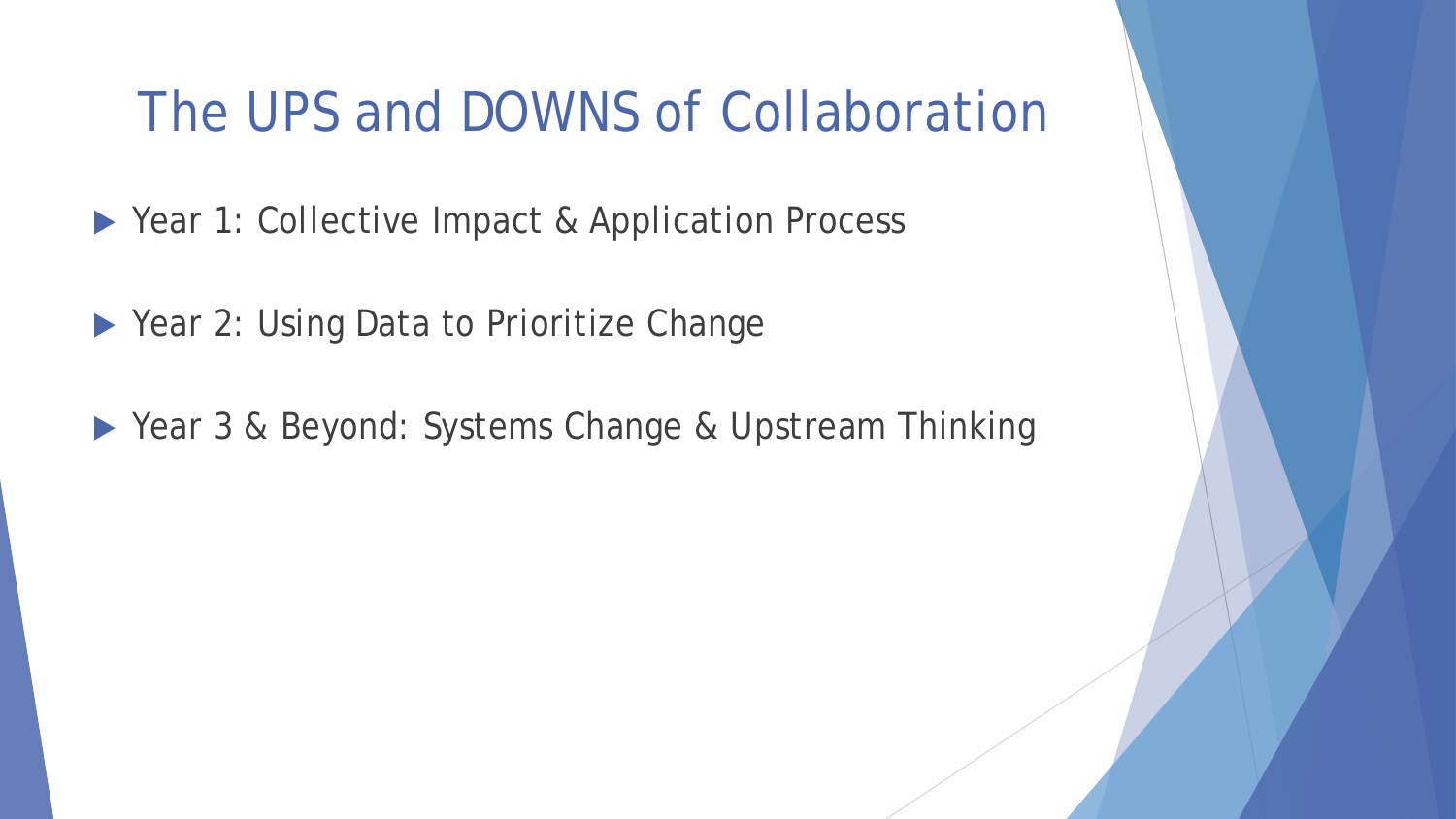# Weeding the Garden

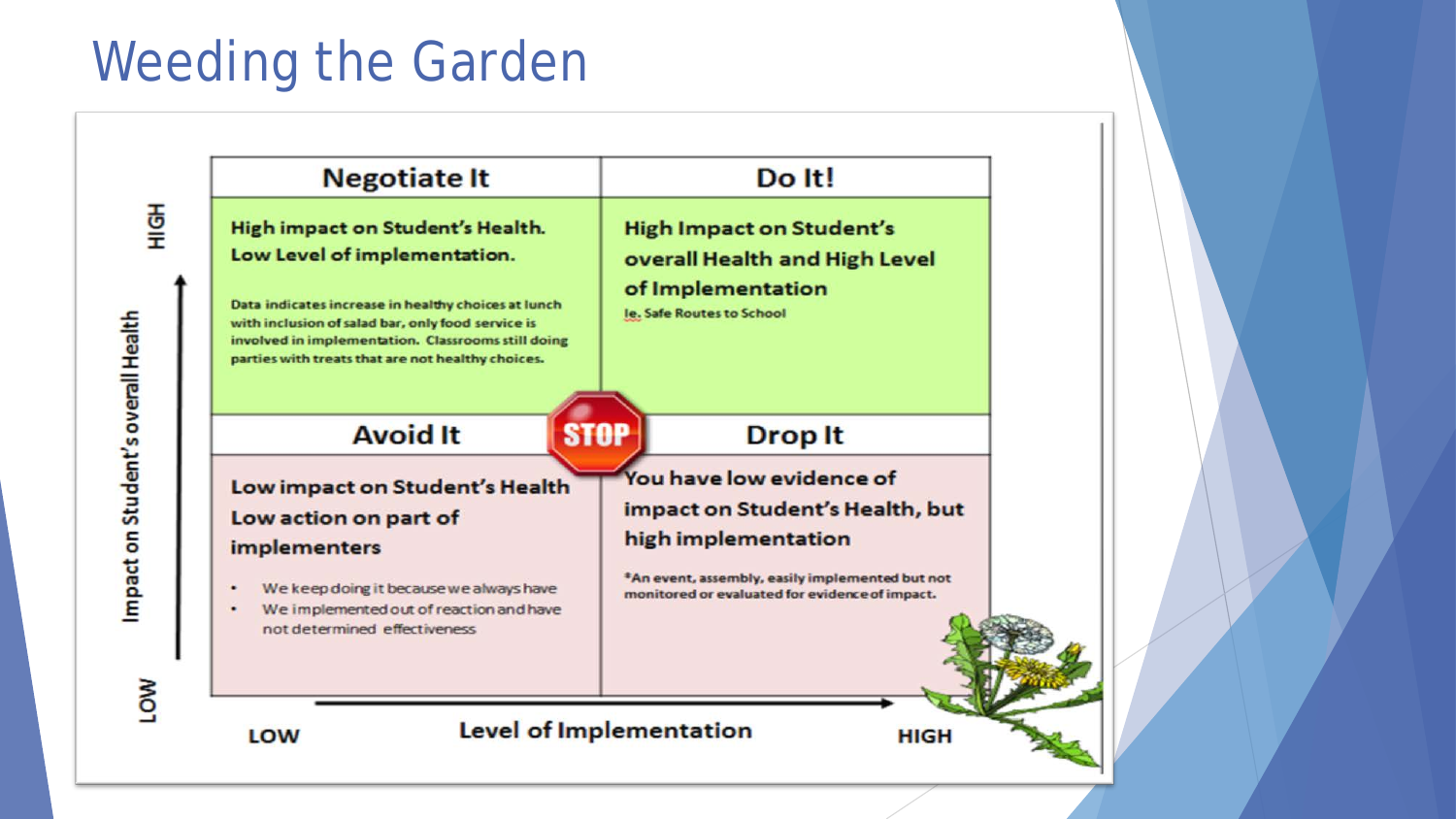# Collaborative Highlights

- **Physical Activity** 
	- Desk Cycles and Stability Balls
	- **Filter Community Fitness Classes**
	- ▶ Student/Staff Walking Clubs
- Built Environment
	- ▶ Walking Path
	- Playground Enhancements
	- School garden
- Social Emotional Health
	- Signs of Suicide
	- PAX
	- PBIS
	- Commonground
- **Nutrition** 
	- $\blacktriangleright$  Salad bar
	- $\blacktriangleright$  Breakfast bars
- $\blacktriangleright$  Health Education
	- Curriculum expansion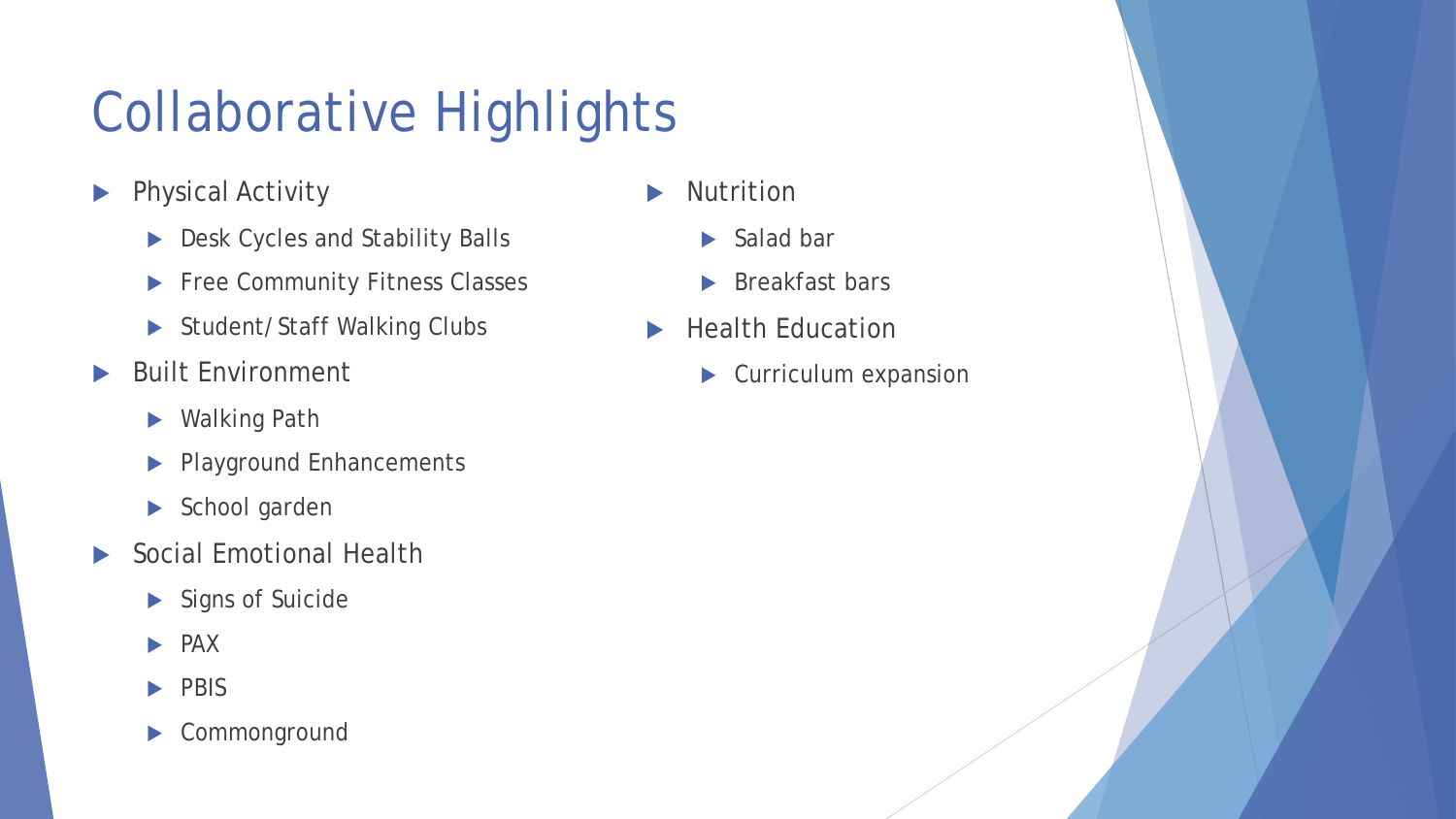

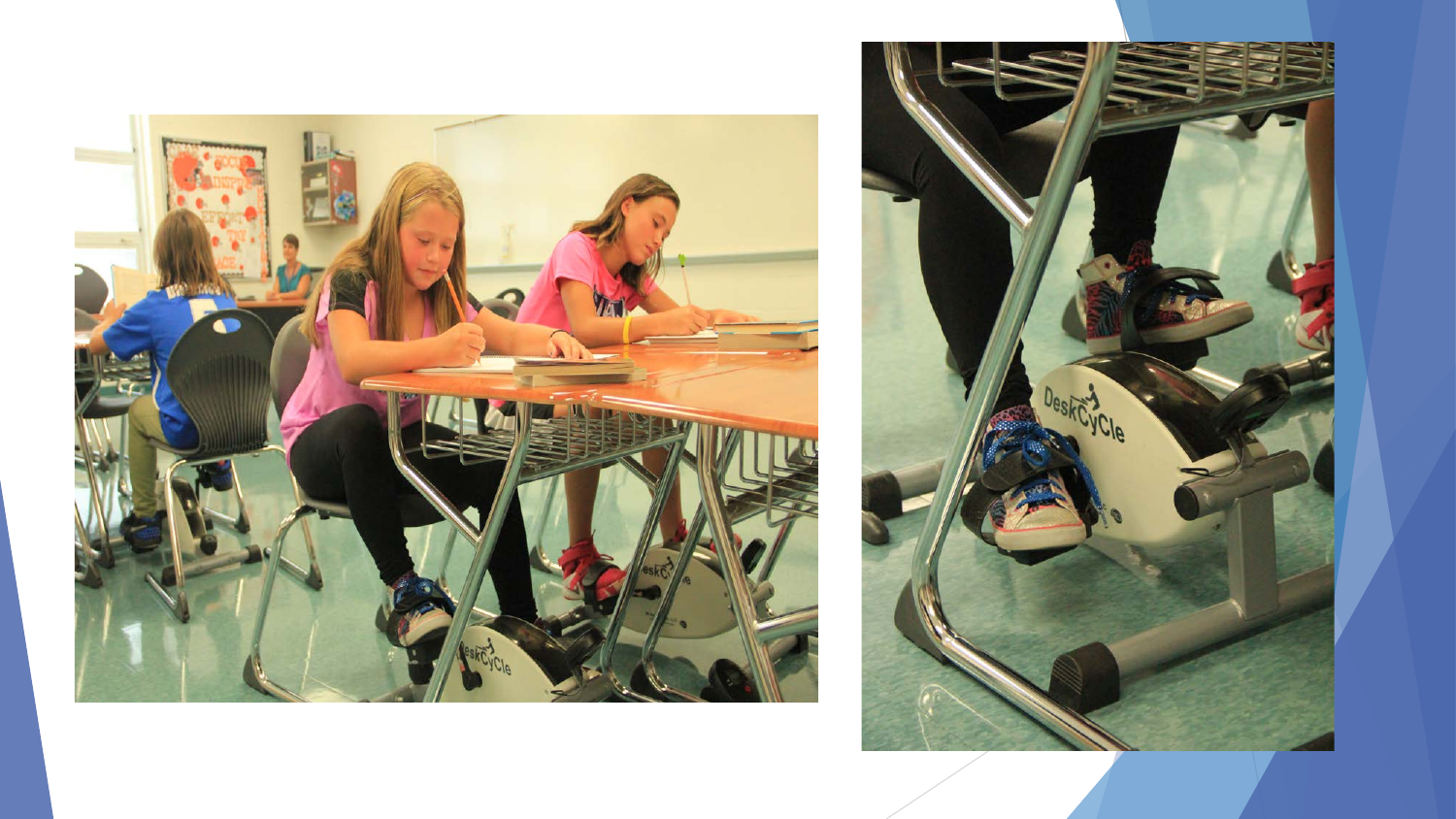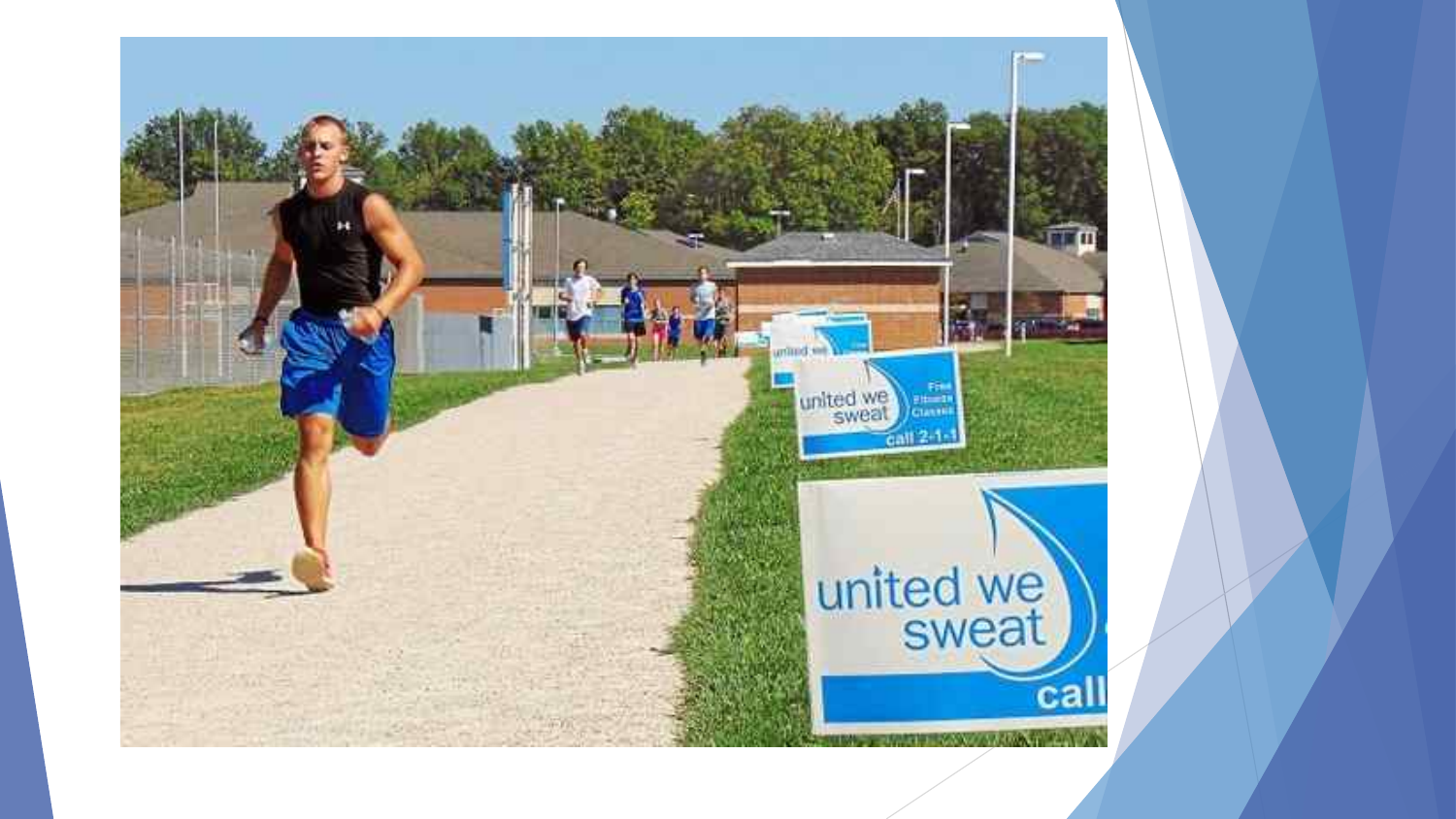## Lessons Learned

- $\blacktriangleright$  Understanding agency and school perspectives
- **Managing time**
- Be patient. It is a process
- Conflict is OK